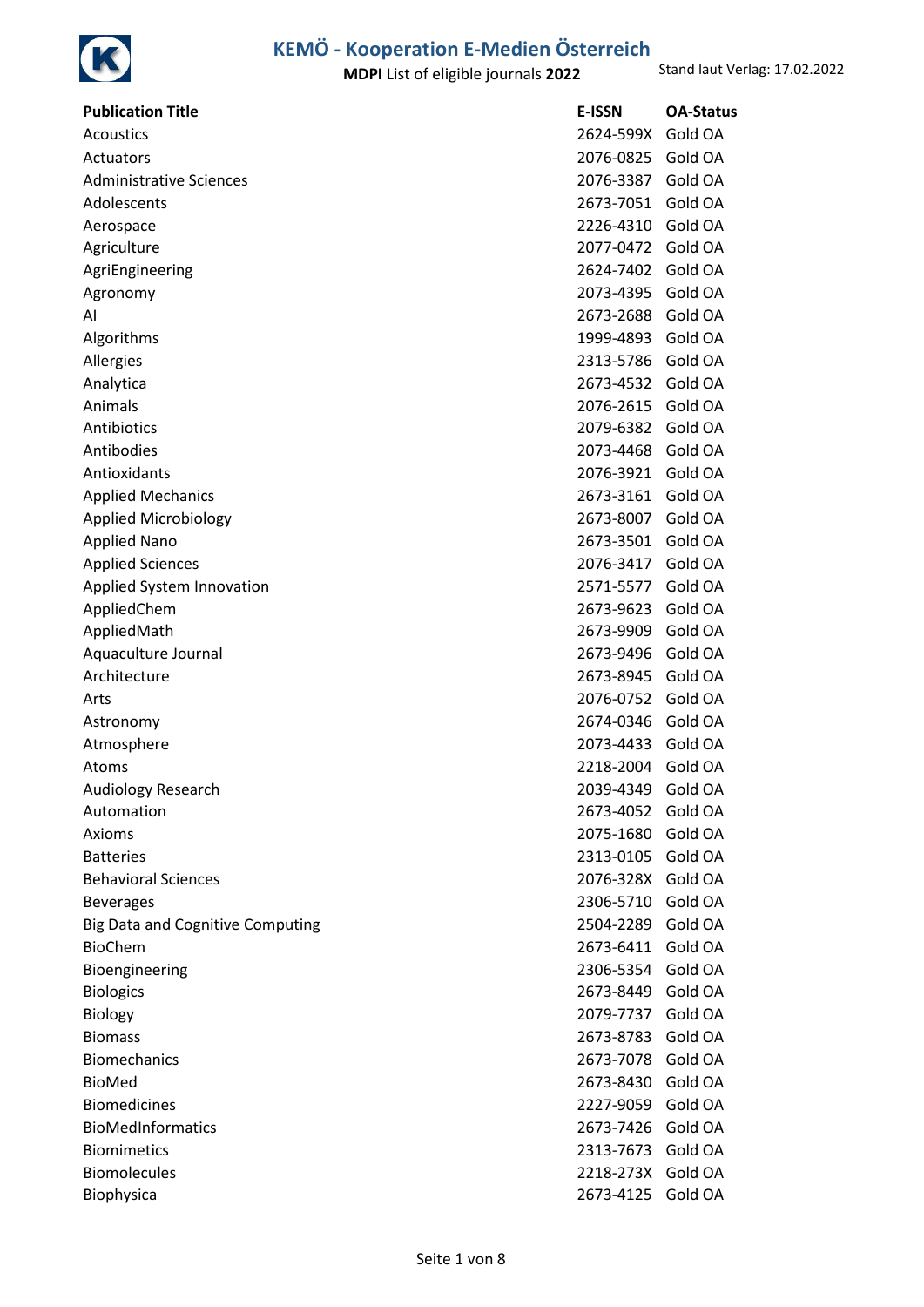

| <b>Publication Title</b>                | <b>E-ISSN</b>     | <b>OA-Status</b> |
|-----------------------------------------|-------------------|------------------|
| <b>Biosensors</b>                       | 2079-6374         | Gold OA          |
| <b>BioTech</b>                          | 2673-6284 Gold OA |                  |
| Birds                                   | 2673-6004         | Gold OA          |
| <b>Brain Sciences</b>                   | 2076-3425         | Gold OA          |
| Buildings                               | 2075-5309 Gold OA |                  |
| <b>Businesses</b>                       | 2673-7116         | Gold OA          |
| C                                       | 2311-5629 Gold OA |                  |
| Cancers                                 | 2072-6694         | Gold OA          |
| Cardiogenetics                          | 2035-8148 Gold OA |                  |
| Catalysts                               | 2073-4344         | Gold OA          |
| Cells                                   | 2073-4409         | Gold OA          |
| Ceramics                                | 2571-6131         | Gold OA          |
| Challenges                              | 2078-1547         | Gold OA          |
| ChemEngineering                         | 2305-7084 Gold OA |                  |
| Chemistry                               | 2624-8549         | Gold OA          |
| Chemosensors                            | 2227-9040         | Gold OA          |
| Children                                | 2227-9067         | Gold OA          |
| Chips                                   | 2674-0729         | Gold OA          |
| CivilEng                                | 2673-4109 Gold OA |                  |
| Clean Technologies                      | 2571-8797         | Gold OA          |
| Climate                                 | 2225-1154 Gold OA |                  |
| Clinical and Translational Neuroscience | 2514-183X         | Gold OA          |
| <b>Clinics and Practice</b>             | 2039-7283         | Gold OA          |
| Clocks & Sleep                          | 2624-5175 Gold OA |                  |
| Coasts                                  | 2673-964X         | Gold OA          |
| Coatings                                | 2079-6412 Gold OA |                  |
| <b>Colloids and Interfaces</b>          | 2504-5377         | Gold OA          |
| Colorants                               | 2079-6447         | Gold OA          |
| Compounds                               | 2673-6918         | Gold OA          |
| Computation                             | 2079-3197         | Gold OA          |
| Computers                               | 2073-431X Gold OA |                  |
| <b>Condensed Matter</b>                 | 2410-3896         | Gold OA          |
| Conservation                            | 2673-7159 Gold OA |                  |
| <b>Construction Materials</b>           | 2673-7108         | Gold OA          |
| Corrosion and Materials Degradation     | 2624-5558         | Gold OA          |
| Cosmetics                               | 2079-9284 Gold OA |                  |
| COVID                                   | 2673-8112         | Gold OA          |
| Crops                                   | 2673-7655 Gold OA |                  |
| Cryptography                            | 2410-387X         | Gold OA          |
| Crystals                                | 2073-4352 Gold OA |                  |
| Current Issues in Molecular Biology     | 1467-3045         | Gold OA          |
| <b>Current Oncology</b>                 | 1718-7729         | Gold OA          |
| Dairy                                   | 2624-862X         | Gold OA          |
| Data                                    | 2306-5729         | Gold OA          |
| Dentistry Journal                       | 2304-6767         | Gold OA          |
| Dermato                                 | 2673-6179         | Gold OA          |
| Dermatopathology                        | 2296-3529         | Gold OA          |
| Designs                                 | 2411-9660         | Gold OA          |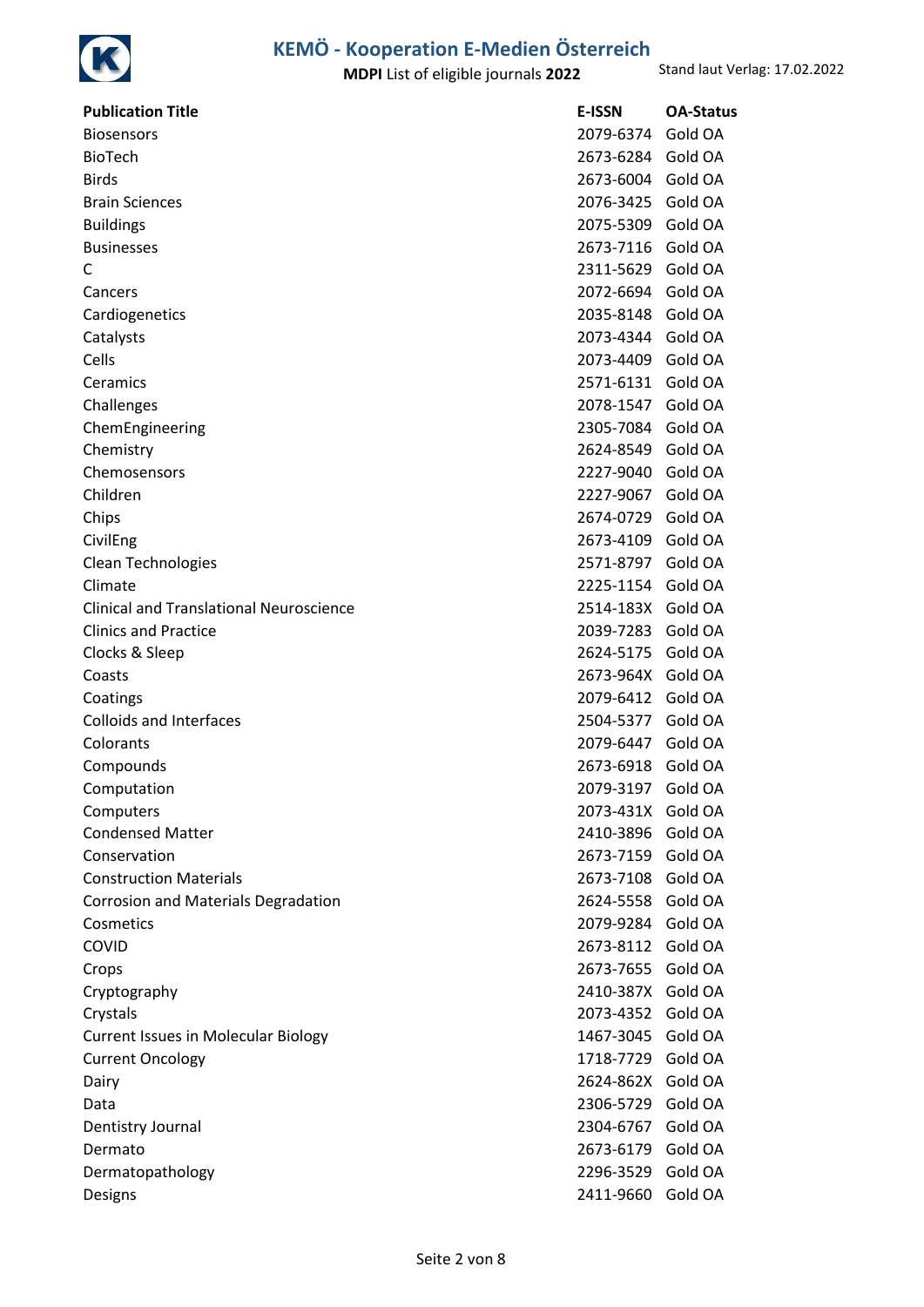

| <b>Publication Title</b>                                                        | <b>E-ISSN</b> | <b>OA-Status</b> |
|---------------------------------------------------------------------------------|---------------|------------------|
| Diabetology                                                                     | 2673-4540     | Gold OA          |
| Diagnostics                                                                     | 2075-4418     | Gold OA          |
| <b>Dietetics</b>                                                                | 2674-0311     | Gold OA          |
| Digital                                                                         | 2673-6470     | Gold OA          |
| <b>Disabilities</b>                                                             | 2673-7272     | Gold OA          |
| <b>Diseases</b>                                                                 | 2079-9721     | Gold OA          |
| Diversity                                                                       | 1424-2818     | Gold OA          |
| <b>DNA</b>                                                                      | 2673-8856     | Gold OA          |
| <b>Drones</b>                                                                   | 2504-446X     | Gold OA          |
| Dynamics                                                                        | 2673-8716     | Gold OA          |
| Earth                                                                           | 2673-4834     | Gold OA          |
| Ecologies                                                                       | 2673-4133     | Gold OA          |
| Econometrics                                                                    | 2225-1146     | Gold OA          |
| Economies                                                                       | 2227-7099     | Gold OA          |
| <b>Education Sciences</b>                                                       | 2227-7102     | Gold OA          |
| Electricity                                                                     | 2673-4826     | Gold OA          |
| Electrochem                                                                     | 2673-3293     | Gold OA          |
| <b>Electronic Materials</b>                                                     | 2673-3978     | Gold OA          |
| Electronics                                                                     | 2079-9292     | Gold OA          |
| Encyclopedia                                                                    | 2673-8392     | Gold OA          |
| Endocrines                                                                      | 2673-396X     | Gold OA          |
| Energies                                                                        | 1996-1073     | Gold OA          |
| Eng                                                                             | 2673-4117     | Gold OA          |
| Entropy                                                                         | 1099-4300     | Gold OA          |
| Environments                                                                    | 2076-3298     | Gold OA          |
| Epidemiologia                                                                   | 2673-3986     | Gold OA          |
| Epigenomes                                                                      | 2075-4655     | Gold OA          |
| European Burn Journal                                                           | 2673-1991     | Gold OA          |
| European Journal of Investigation in Health, Psychology and Education 2254-9625 |               | Gold OA          |
| Fermentation                                                                    | 2311-5637     | Gold OA          |
| Fibers                                                                          | 2079-6439     | Gold OA          |
| Fire                                                                            | 2571-6255     | Gold OA          |
| <b>Fishes</b>                                                                   | 2410-3888     | Gold OA          |
| Fluids                                                                          | 2311-5521     | Gold OA          |
| Foods                                                                           | 2304-8158     | Gold OA          |
| Forecasting                                                                     | 2571-9394     | Gold OA          |
| <b>Forensic Sciences</b>                                                        | 2673-6756     | Gold OA          |
| Forests                                                                         | 1999-4907     | Gold OA          |
| Foundations                                                                     | 2673-9321     | Gold OA          |
| <b>Fractal and Fractional</b>                                                   | 2504-3110     | Gold OA          |
| Fuels                                                                           | 2673-3994     | Gold OA          |
| <b>Future Internet</b>                                                          | 1999-5903     | Gold OA          |
| <b>Future Pharmacology</b>                                                      | 2673-9879     | Gold OA          |
| <b>Future Transportation</b>                                                    | 2673-7590     | Gold OA          |
| Galaxies                                                                        | 2075-4434     | Gold OA          |
| Games                                                                           | 2073-4336     | Gold OA          |
| Gases                                                                           | 2673-5628     | Gold OA          |
| Gastroenterology Insights                                                       | 2036-7422     | Gold OA          |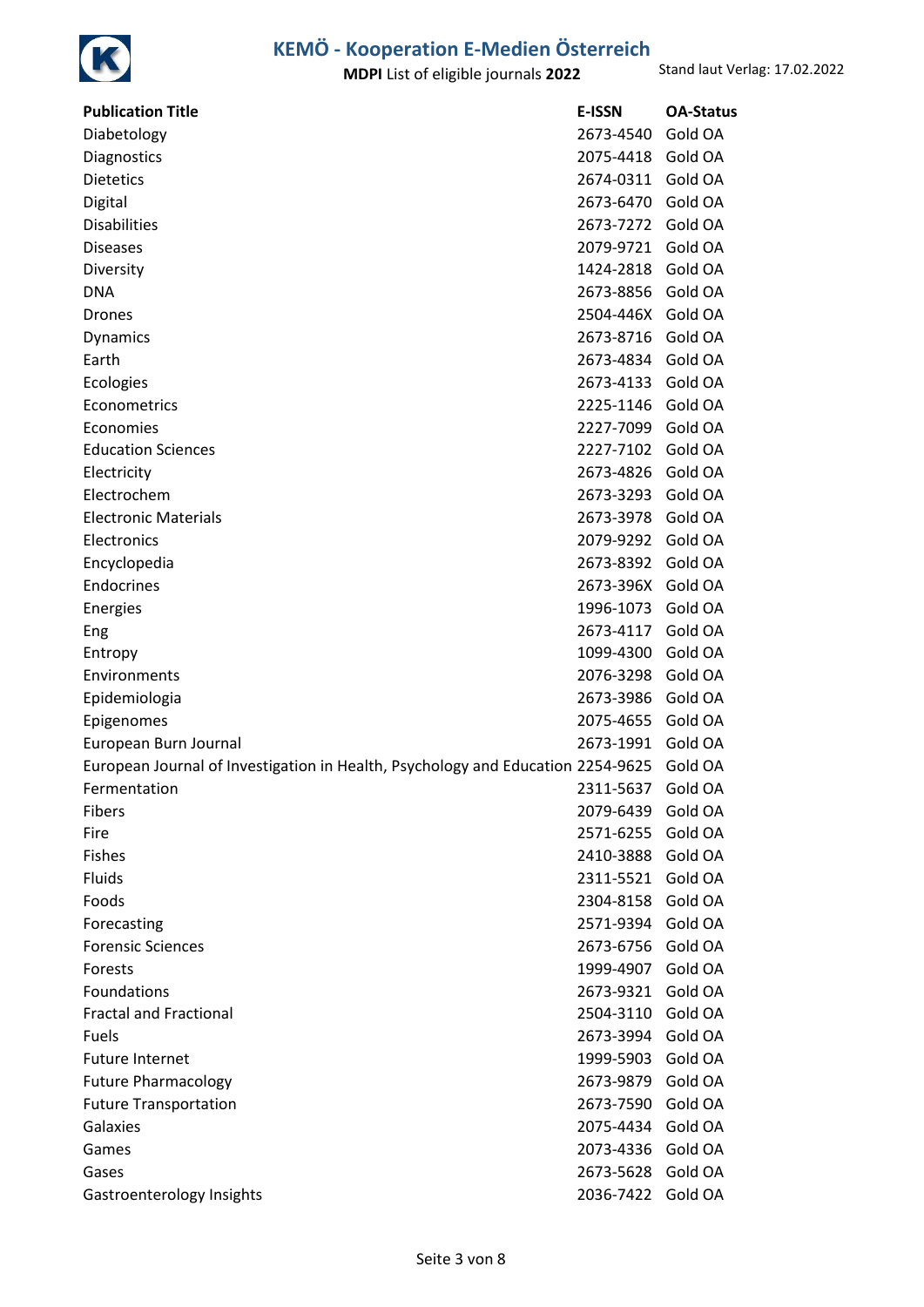

| <b>Publication Title</b>                                          | <b>E-ISSN</b> | <b>OA-Status</b> |
|-------------------------------------------------------------------|---------------|------------------|
| <b>Gastrointestinal Disorders</b>                                 | 2624-5647     | Gold OA          |
| Gels                                                              | 2310-2861     | Gold OA          |
| Genealogy                                                         | 2313-5778     | Gold OA          |
| Genes                                                             | 2073-4425     | Gold OA          |
| Geographies                                                       | 2673-7086     | Gold OA          |
| GeoHazards                                                        | 2624-795X     | Gold OA          |
| Geomatics                                                         | 2673-7418     | Gold OA          |
| Geosciences                                                       | 2076-3263     | Gold OA          |
| Geotechnics                                                       | 2673-7094     | Gold OA          |
| Geriatrics                                                        | 2308-3417     | Gold OA          |
| Healthcare                                                        | 2227-9032     | Gold OA          |
| Hearts                                                            | 2673-3846     | Gold OA          |
| Hemato                                                            | 2673-6357     | Gold OA          |
| Heritage                                                          | 2571-9408     | Gold OA          |
| Histories                                                         | 2409-9252     | Gold OA          |
| Horticulturae                                                     | 2311-7524     | Gold OA          |
| Humanities                                                        | 2076-0787     | Gold OA          |
| <b>Humans</b>                                                     | 2673-9461     | Gold OA          |
| Hydrobiology                                                      | 2673-9917     | Gold OA          |
| Hydrogen                                                          | 2673-4141     | Gold OA          |
| Hydrology                                                         | 2306-5338     | Gold OA          |
| Hygiene                                                           | 2673-947X     | Gold OA          |
| Immuno                                                            | 2673-5601     | Gold OA          |
| <b>Infectious Disease Reports</b>                                 | 2036-7449     | Gold OA          |
| <b>Informatics</b>                                                | 2227-9709     | Gold OA          |
| Information                                                       | 2078-2489     | Gold OA          |
| Infrastructures                                                   | 2412-3811     | Gold OA          |
| Inorganics                                                        | 2304-6740     | Gold OA          |
| Insects                                                           | 2075-4450     | Gold OA          |
| Instruments                                                       | 2410-390X     | Gold OA          |
| International Journal of Environmental Research and Public Health | 1660-4601     | Gold OA          |
| International Journal of Financial Studies                        | 2227-7072     | Gold OA          |
| <b>International Journal of Molecular Sciences</b>                | 1422-0067     | Gold OA          |
| International Journal of Neonatal Screening                       | 2409-515X     | Gold OA          |
| International Journal of Translational Medicine                   | 2673-8937     | Gold OA          |
| International Journal of Turbomachinery, Propulsion and Power     | 2504-186X     | Gold OA          |
| Inventions                                                        | 2411-5134     | Gold OA          |
| IoT                                                               | 2624-831X     | Gold OA          |
| <b>ISPRS International Journal of Geo-Information</b>             | 2220-9964     | Gold OA          |
| J                                                                 | 2571-8800     | Gold OA          |
| Journal of Ageing and Longevity                                   | 2673-9259     | Gold OA          |
| Journal of Cardiovascular Development and Disease                 | 2308-3425     | Gold OA          |
| Journal of Clinical Medicine                                      | 2077-0383     | Gold OA          |
| Journal of Composites Science                                     | 2504-477X     | Gold OA          |
| Journal of Cybersecurity and Privacy                              | 2624-800X     | Gold OA          |
| Journal of Developmental Biology                                  | 2221-3759     | Gold OA          |
| Journal of Functional Biomaterials                                | 2079-4983     | Gold OA          |
| Journal of Functional Morphology and Kinesiology                  | 2411-5142     | Gold OA          |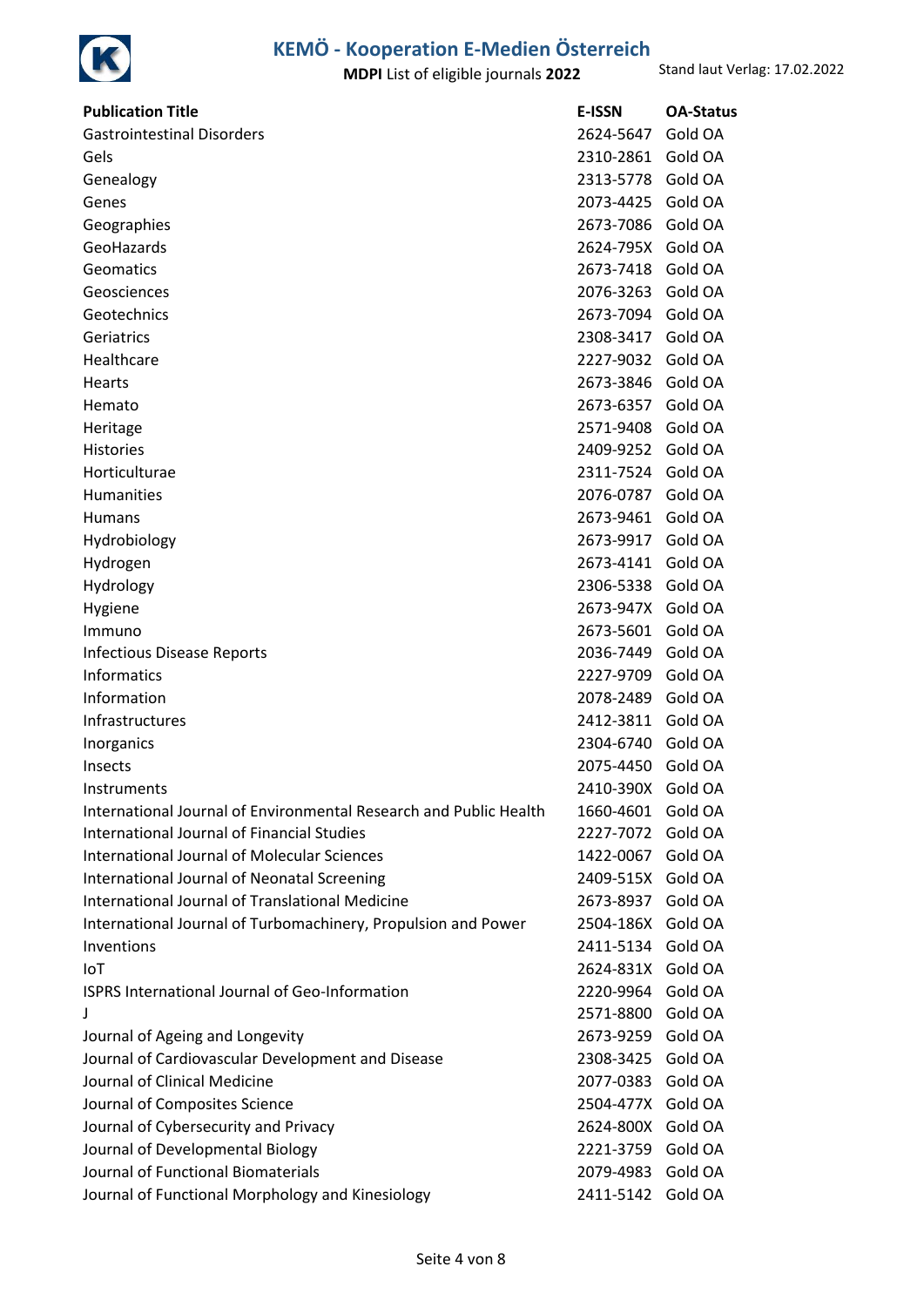

| <b>Publication Title</b>                                        | <b>E-ISSN</b> | <b>OA-Status</b> |
|-----------------------------------------------------------------|---------------|------------------|
| Journal of Fungi                                                | 2309-608X     | Gold OA          |
| Journal of Imaging                                              | 2313-433X     | Gold OA          |
| Journal of Intelligence                                         | 2079-3200     | Gold OA          |
| Journal of Low Power Electronics and Applications               | 2079-9268     | Gold OA          |
| Journal of Manufacturing and Materials Processing               | 2504-4494     | Gold OA          |
| Journal of Marine Science and Engineering                       | 2077-1312     | Gold OA          |
| Journal of Molecular Pathology                                  | 2673-5261     | Gold OA          |
| Journal of Nanotheranostics                                     | 2624-845X     | Gold OA          |
| Journal of Nuclear Engineering                                  | 2673-4362     | Gold OA          |
| Journal of Open Innovation: Technology, Market, and Complexity  | 2199-8531     | Gold OA          |
| Journal of Otorhinolaryngology, Hearing and Balance Medicine    | 2504-463X     | Gold OA          |
| Journal of Personalized Medicine                                | 2075-4426     | Gold OA          |
| Journal of Respiration                                          | 2673-527X     | Gold OA          |
| Journal of Risk and Financial Management                        | 1911-8074     | Gold OA          |
| Journal of Sensor and Actuator Networks                         | 2224-2708     | Gold OA          |
| Journal of Theoretical and Applied Electronic Commerce Research | 0718-1876     | Gold OA          |
| Journal of Xenobiotics                                          | 2039-4713     | Gold OA          |
| Journal of Zoological and Botanical Gardens                     | 2673-5636     | Gold OA          |
| Journalism and Media                                            | 2673-5172     | Gold OA          |
| Kidney and Dialysis                                             | 2673-8236     | Gold OA          |
| Knowledge                                                       | 2673-9585     | Gold OA          |
| Land                                                            | 2073-445X     | Gold OA          |
| Languages                                                       | 2226-471X     | Gold OA          |
| Laws                                                            | 2075-471X     | Gold OA          |
| Life                                                            | 2075-1729     | Gold OA          |
| Liquids                                                         | 2673-8015     | Gold OA          |
| Literature                                                      | 2410-9789     | Gold OA          |
| Livers                                                          | 2673-4389     | Gold OA          |
| Logistics                                                       | 2305-6290     | Gold OA          |
| Lubricants                                                      | 2075-4442     | Gold OA          |
| Machine Learning and Knowledge Extraction                       | 2504-4990     | Gold OA          |
| <b>Machines</b>                                                 | 2075-1702     | Gold OA          |
| Macromol                                                        | 2673-6209     | Gold OA          |
| Magnetism                                                       | 2673-8724     | Gold OA          |
| Magnetochemistry                                                | 2312-7481     | Gold OA          |
| <b>Marine Drugs</b>                                             | 1660-3397     | Gold OA          |
| <b>Materials</b>                                                | 1996-1944     | Gold OA          |
| Mathematical and Computational Applications                     | 2297-8747     | Gold OA          |
| <b>Mathematics</b>                                              | 2227-7390     | Gold OA          |
| <b>Medical Sciences</b>                                         | 2076-3271     | Gold OA          |
| Medicina                                                        | 1648-9144     | Gold OA          |
|                                                                 |               |                  |
| Medicines                                                       | 2305-6320     | Gold OA          |
| Membranes                                                       | 2077-0375     | Gold OA          |
| <b>Merits</b>                                                   | 2673-8104     | Gold OA          |
| Metabolites                                                     | 2218-1989     | Gold OA          |
| Metals                                                          | 2075-4701     | Gold OA          |
| Meteorology                                                     | 2674-0494     | Gold OA          |
| Methane                                                         | 2674-0389     | Gold OA          |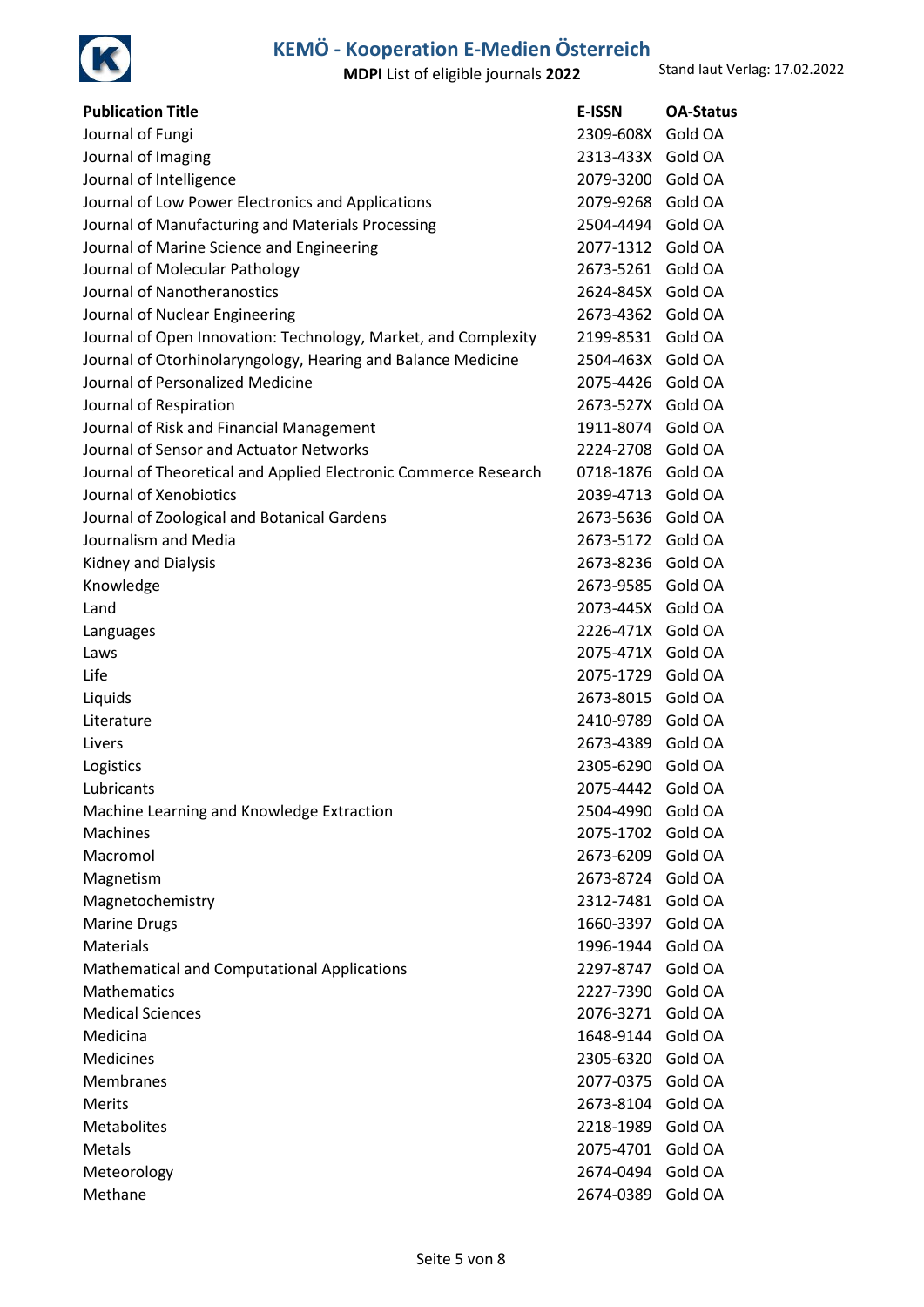

| <b>Publication Title</b>                | <b>E-ISSN</b>     | <b>OA-Status</b> |
|-----------------------------------------|-------------------|------------------|
| <b>Methods and Protocols</b>            | 2409-9279         | Gold OA          |
| Metrology                               | 2673-8244         | Gold OA          |
| Micro                                   | 2673-8023         | Gold OA          |
| Microbiology Research                   | 2036-7481         | Gold OA          |
| Micromachines                           | 2072-666X         | Gold OA          |
| Microorganisms                          | 2076-2607         | Gold OA          |
| Microplastics                           | 2673-8929         | Gold OA          |
| Minerals                                | 2075-163X Gold OA |                  |
| Mining                                  | 2673-6489         | Gold OA          |
| Modelling                               | 2673-3951         | Gold OA          |
| Molbank                                 | 1422-8599         | Gold OA          |
| Molecules                               | 1420-3049         | Gold OA          |
| Multimodal Technologies and Interaction | 2414-4088         | Gold OA          |
| Nanoenergy Advances                     | 2673-706X         | Gold OA          |
| Nanomanufacturing                       | 2673-687X         | Gold OA          |
| Nanomaterials                           | 2079-4991         | Gold OA          |
| Network                                 | 2673-8732         | Gold OA          |
| Neuroglia                               | 2571-6980         | Gold OA          |
| Neurology International                 | 2035-8377         | Gold OA          |
| NeuroSci                                | 2673-4087         | Gold OA          |
| Nitrogen                                | 2504-3129         | Gold OA          |
| Non-Coding RNA                          | 2311-553X Gold OA |                  |
| <b>Nursing Reports</b>                  | 2039-4403         | Gold OA          |
| <b>Nutraceuticals</b>                   | 1661-3821         | Gold OA          |
| <b>Nutrients</b>                        | 2072-6643         | Gold OA          |
| Obesities                               | 2673-4168         | Gold OA          |
| Oceans                                  | 2673-1924         | Gold OA          |
| Onco                                    | 2673-7523         | Gold OA          |
| Optics                                  | 2673-3269         | Gold OA          |
| Oral                                    | 2673-6373         | Gold OA          |
| Organics                                | 2673-401X         | Gold OA          |
| Organoids                               | 2674-1172         | Gold OA          |
| Osteology                               | 2673-4036         | Gold OA          |
| Oxygen                                  | 2673-9801         | Gold OA          |
| Parasitologia                           | 2673-6772         | Gold OA          |
| Particles                               | 2571-712X         | Gold OA          |
| Pathogens                               | 2076-0817         | Gold OA          |
| Pathophysiology                         | 1873-149X         | Gold OA          |
| <b>Pediatric Reports</b>                | 2036-7503         | Gold OA          |
| Pharmaceuticals                         | 1424-8247         | Gold OA          |
| Pharmaceutics                           | 1999-4923         | Gold OA          |
| Pharmacy                                | 2226-4787         | Gold OA          |
| Philosophies                            | 2409-9287         | Gold OA          |
| Photochem                               | 2673-7256         | Gold OA          |
| Photonics                               | 2304-6732         | Gold OA          |
| Phycology                               | 2673-9410         | Gold OA          |
| Physchem                                | 2673-7167         | Gold OA          |
| Physics                                 | 2624-8174         | Gold OA          |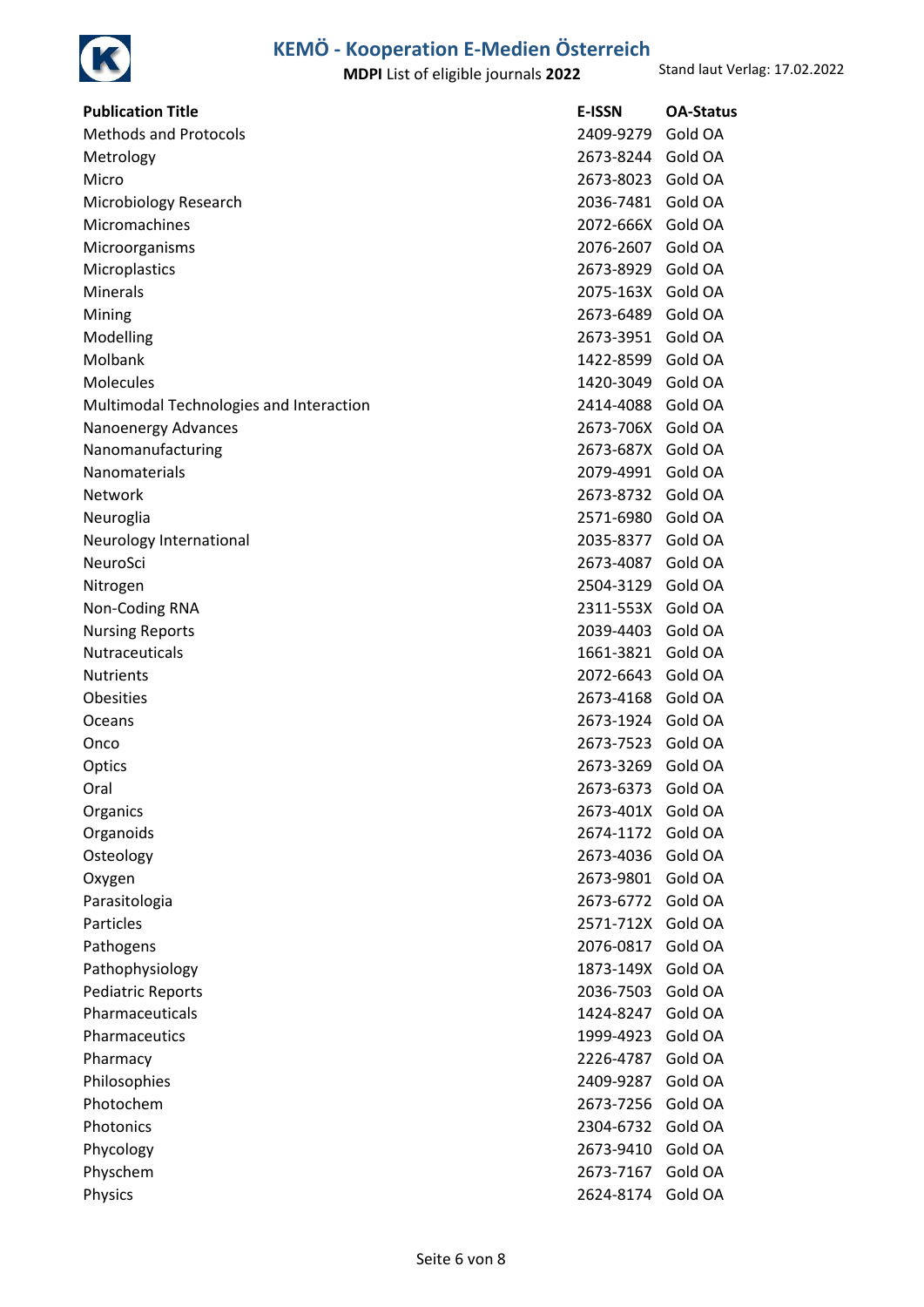

| <b>Publication Title</b>     | <b>E-ISSN</b>     | <b>OA-Status</b> |
|------------------------------|-------------------|------------------|
| Physiologia                  | 2673-9488         | Gold OA          |
| Plants                       | 2223-7747         | Gold OA          |
| Plasma                       | 2571-6182         | Gold OA          |
| Pollutants                   | 2673-4672         | Gold OA          |
| Polymers                     | 2073-4360         | Gold OA          |
| Polysaccharides              | 2673-4176         | Gold OA          |
| Processes                    | 2227-9717         | Gold OA          |
| Prosthesis                   | 2673-1592         | Gold OA          |
| Proteomes                    | 2227-7382         | Gold OA          |
| Psych                        | 2624-8611         | Gold OA          |
| Psychiatry International     | 2673-5318         | Gold OA          |
| Publications                 | 2304-6775         | Gold OA          |
| <b>Quantum Beam Science</b>  | 2412-382X Gold OA |                  |
| <b>Quantum Reports</b>       | 2624-960X         | Gold OA          |
| Quaternary                   | 2571-550X         | Gold OA          |
| Radiation                    | 2673-592X         | Gold OA          |
| Reactions                    | 2624-781X         | Gold OA          |
| Recycling                    | 2313-4321         | Gold OA          |
| Religions                    | 2077-1444         | Gold OA          |
| <b>Remote Sensing</b>        | 2072-4292         | Gold OA          |
| Reports                      | 2571-841X         | Gold OA          |
| <b>Reproductive Medicine</b> | 2673-3897         | Gold OA          |
| Resources                    | 2079-9276         | Gold OA          |
| Rheumato                     | 2674-0621         | Gold OA          |
| <b>Risks</b>                 | 2227-9091         | Gold OA          |
| Robotics                     | 2218-6581         | Gold OA          |
| Ruminants                    | 2673-933X         | Gold OA          |
| Safety                       | 2313-576X         | Gold OA          |
| Sci                          | 2413-4155         | Gold OA          |
| Scientia Pharmaceutica       | 2218-0532         | Gold OA          |
| Seeds                        | 2674-1024         | Gold OA          |
| Sensors                      | 1424-8220         | Gold OA          |
| Separations                  | 2297-8739         | Gold OA          |
| Sexes                        | 2411-5118         | Gold OA          |
| Signals                      | 2624-6120         | Gold OA          |
| Sinusitis                    | 2673-351X         | Gold OA          |
| <b>Smart Cities</b>          | 2624-6511         | Gold OA          |
| <b>Social Sciences</b>       | 2076-0760         | Gold OA          |
| Societies                    | 2075-4698         | Gold OA          |
| Soil Systems                 | 2571-8789         | Gold OA          |
| Solar                        | 2673-9941         | Gold OA          |
| Solids                       | 2673-6497         | Gold OA          |
| Sports                       | 2075-4663         | Gold OA          |
| <b>Standards</b>             | 2305-6703         | Gold OA          |
| <b>Stats</b>                 | 2571-905X         | Gold OA          |
| <b>Stresses</b>              | 2673-7140         | Gold OA          |
| Surfaces                     | 2571-9637         | Gold OA          |
| Surgeries                    | 2673-4095         | Gold OA          |